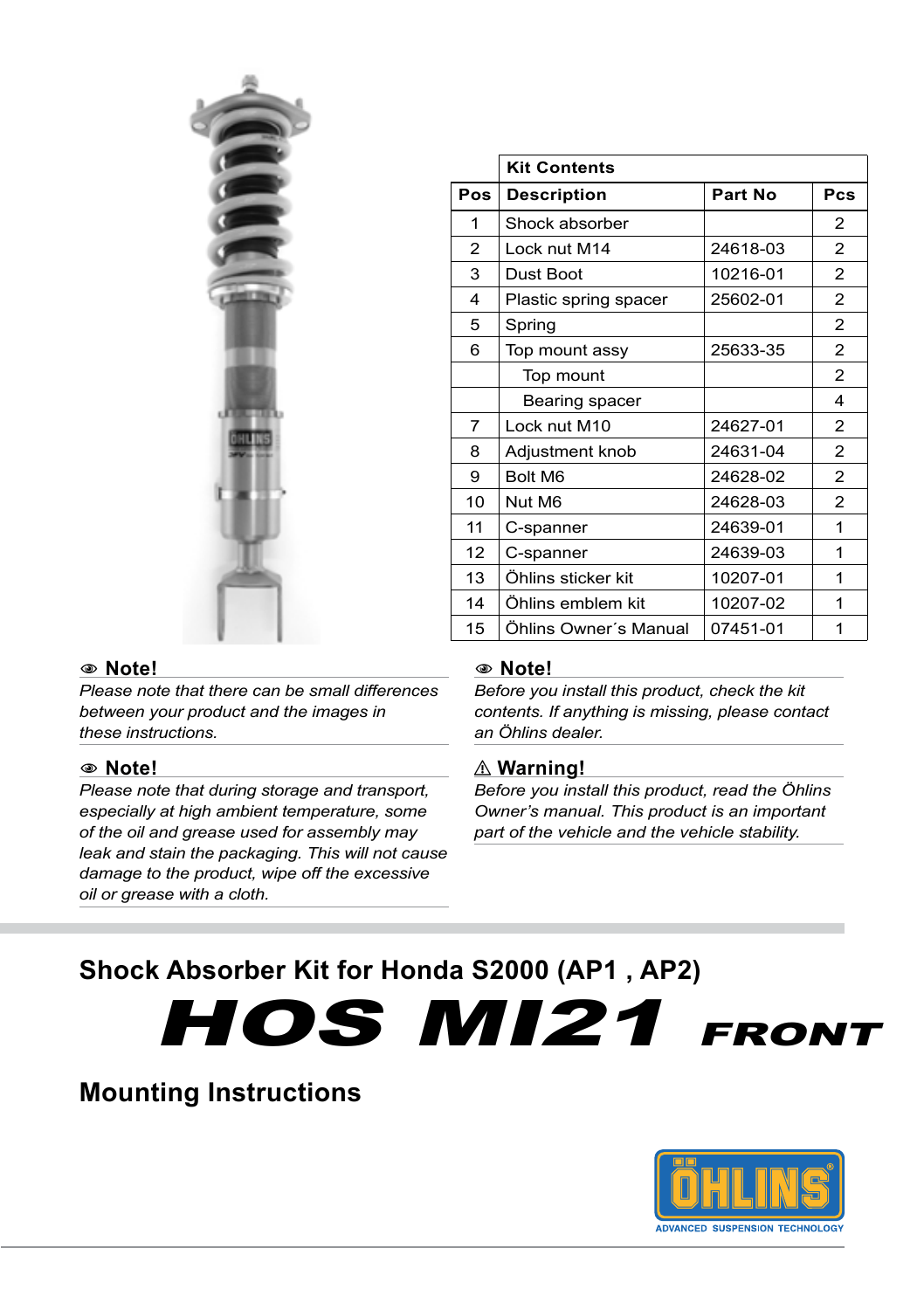# ⚠ **Warning!**

*We strongly recommend to let an Öhlins dealer install this product.*

# ⚠ **Warning!**

*If you work with a lifted vehicle, make sure that it is safely supported to prevent it from tipping over.*

# 1 **Note!**

*When you work with this product, see the vehicle service manual for vehicle specific procedures and important data.*

# 1 **Note!**

*Before you install this product clean the vehicle.*

## **1**

Raise the vehicle and put it on jack stands.

# ⚠ **Warning!**

*Ensure that it is securely supported.*

# **2**

Remove the front wheels.

# **3**

Remove the lower and the upper attachments and remove the original shock absorbers.

# **4**

Tighten the lower spring seat and the lock nut to 50 - 60 Nm.

Fit the the dust boot, the spring, the top mount and the adjuster according to fig 1. Tighten the nylon nut to 20 Nm.

## 1 **Note!**

*When tightening the top mount nut, the shock absorber shaft must be held in position with a 5 mm Allen key.*

# **5**

Install the Öhlins shock absorbers on the vehicle.

## **6**

Fasten the upper attachments.

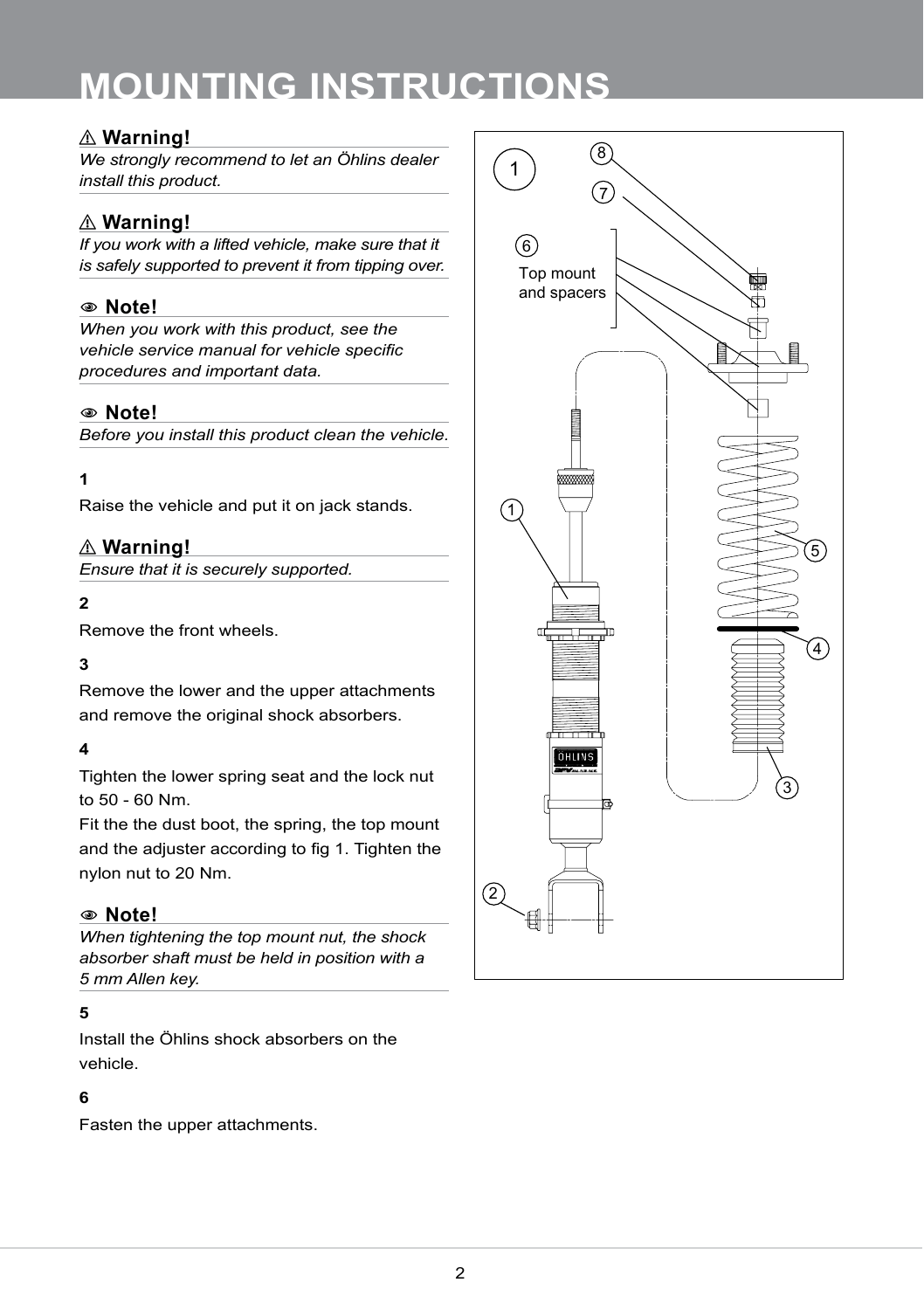# 1 **Note!**

*Make sure that all bolts are tightened to the correct torque and that nothing fouls or restricts movement of the shock absorber when it is being fully compressed or extended.*

## **7**

Mount the brake hose to the brake hose bracket on the Ohlins damper. Use the supplied M6 bolt and nut. Tighten the nut to 6 Nm according to fig 2.

#### **8**

Make sure that all removed parts are reinstalled in the same way as they were before the installation of the Öhlins shock absorber.

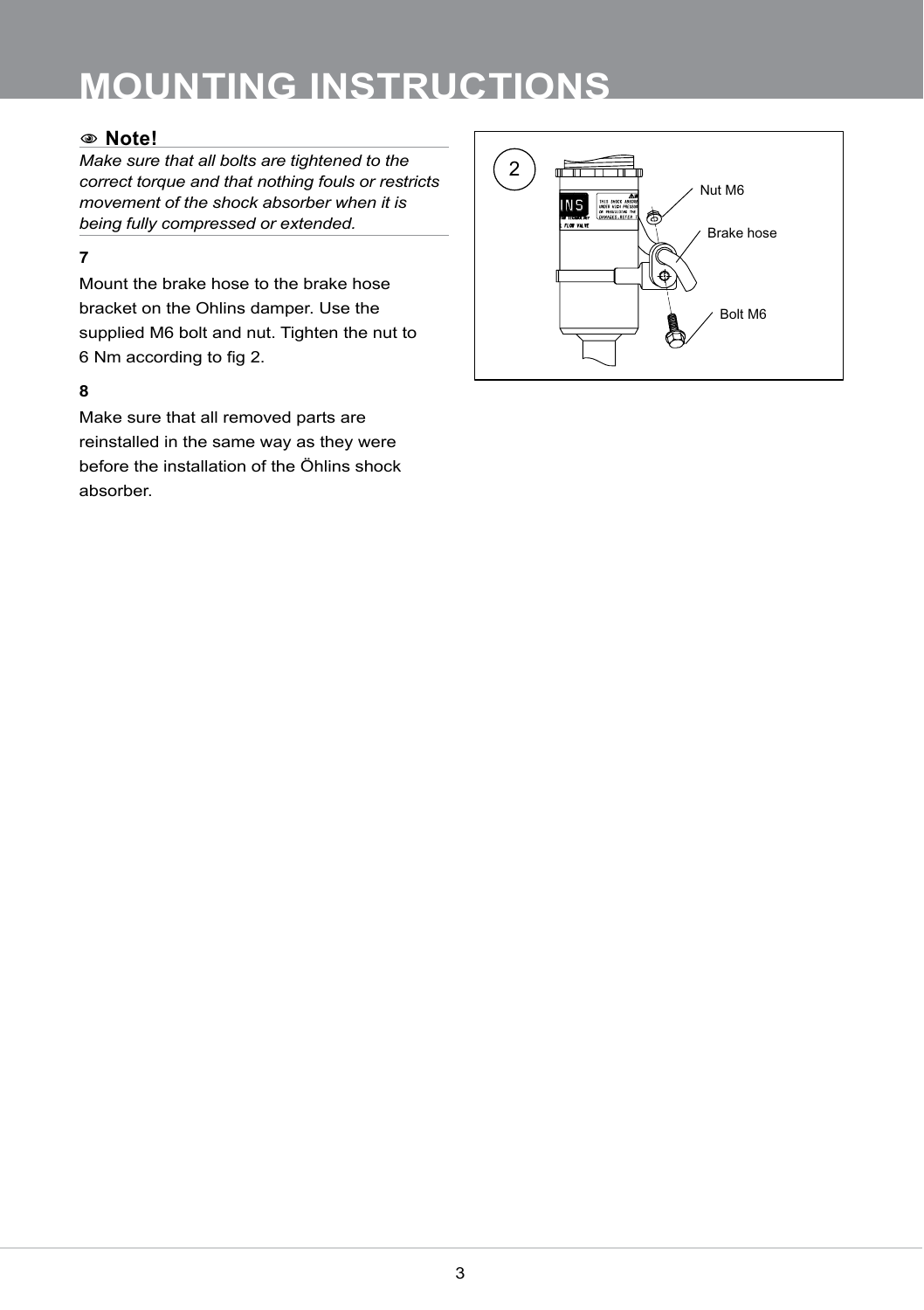# **ADJUSTMENTS**

# ⚠ **Warning!**

*Before you ride/drive, always make sure that the setup is according to the recommended setup data. Read about adjustments and setting up in the Öhlins Owner's Manual before you make any adjustments. Contact an Öhlins dealer if you have any questions about setting up.*

The standard preload is 1 mm from a free length of 200 mm, giving 199 mm installed length, see fig 3

# **SETUP DATA**

| Rebound setting |           |        |
|-----------------|-----------|--------|
| Track           | $5 - 10$  | clicks |
| Winding road    | $10 - 15$ | clicks |
| <b>Street</b>   | $15 - 20$ | clicks |
| Spring preload  |           | mm     |

#### **Recommended spring**

48010-35 (110N/mm)

#### **The actual vehicle height**

With both the preload and height adjustments in their standard positions, the vehicle is lowered approximately 25 mm when compared to the original suspension. As the height adjuster is turned one rotation, the position moves 1.5 mm.



# ⚠ **Warning!**

*The adjustment range is the standard position±15 mm. If the bracket is moved outside* 

Öhlins products are subject to continuous improvement and development, therefore, although these instructions include the most up-to-date information available at the time of printing, minor updates may occur.

To find the latest information contact an Öhlins distributor. Please contact Öhlins if you have any questions regarding the contents in this document.

Part no. MI\_HOSMI21\_0 Issued 2017-09-29

© Öhlins Racing AB. All rights reserved. Any reprinting or unauthorized use without the written permission of Öhlins Racing AB is prohibited.

Öhlins Racing AB Box 722 S-194 27 Upplands Väsby, Sweden Phone +46 8 590 025 00 fax +46 8 590 025 80



# www.ohlins.com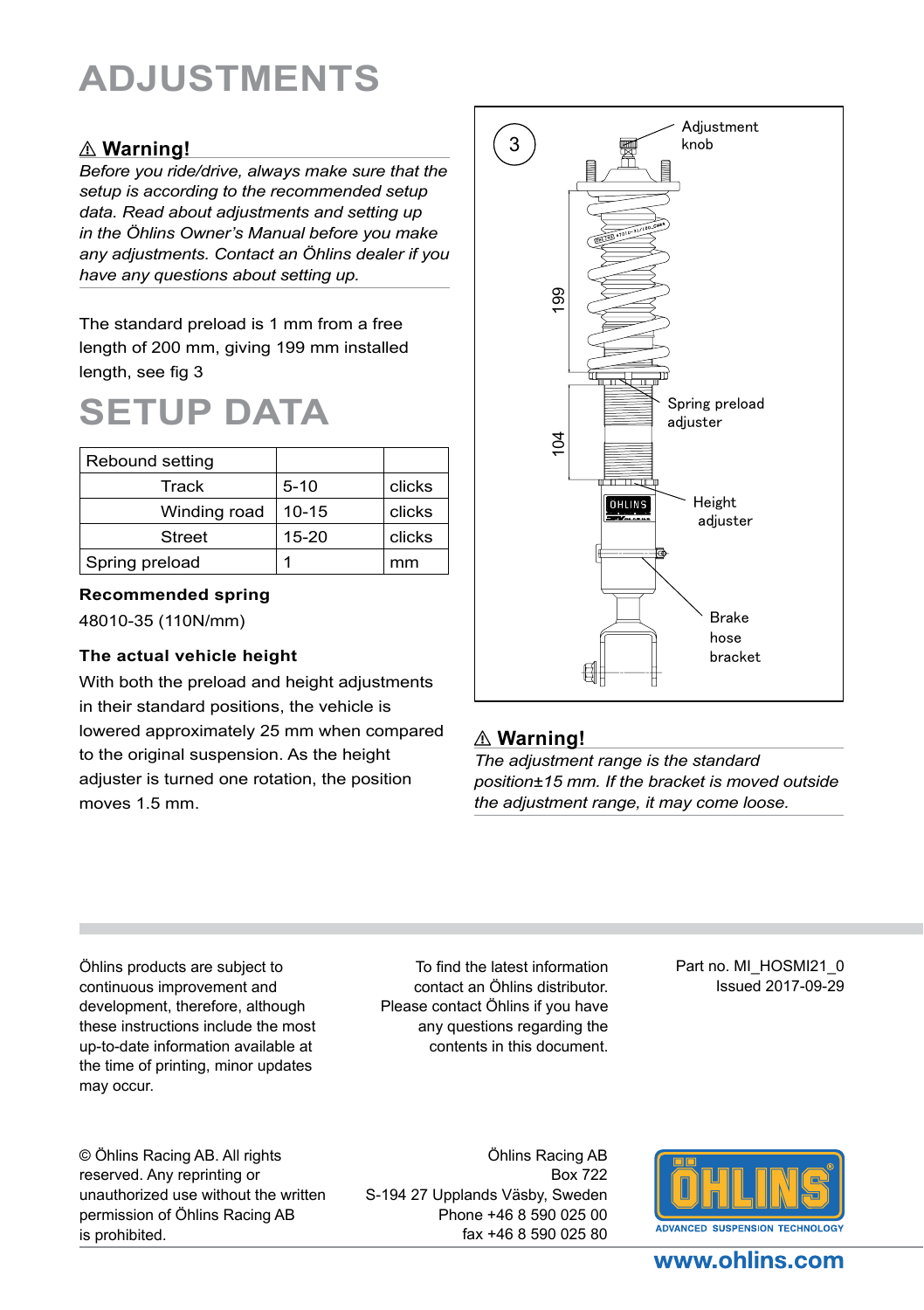

|     | <b>Kit Contents</b>   |          |     |
|-----|-----------------------|----------|-----|
| Pos | <b>Description</b>    | Part No  | Pcs |
| 1   | Lock nut M14          | 24618-03 | 2   |
| 2   | Shock absorber        |          | 2   |
| 3   | Dust boot             | 10216-01 | 2   |
| 4   | Plastic spring spacer | 25602-01 | 2   |
| 5   | Spring                |          | 2   |
| 6   | Top mount assy        | 25633-35 | 2   |
|     | Top mount             |          | 2   |
|     | Bearing spacer        |          | 4   |
| 7   | Lock nut M10          | 24627-01 | 2   |
| 8   | Adjustment knob       | 24631-04 | 2   |

#### 1 **Note!**

*Please note that there can be small differences between your product and the images in these instructions.*

#### 1 **Note!**

*Please note that during storage and transport, especially at high ambient temperature, some of the oil and grease used for assembly may leak and stain the packaging. This will not cause damage to the product, wipe off the excessive oil or grease with a cloth.*

#### 1 **Note!**

*Before you install this product, check the kit contents. If anything is missing, please contact an Öhlins dealer.*

#### ⚠ **Warning!**

*Before you install this product, read the Öhlins Owner's manual. This product is an important part of the vehicle and the vehicle stability.*

# **Shock Absorber Kit for Honda S2000 (AP1 , AP2)**

HOS MI21 REAR

# **Mounting Instructions**

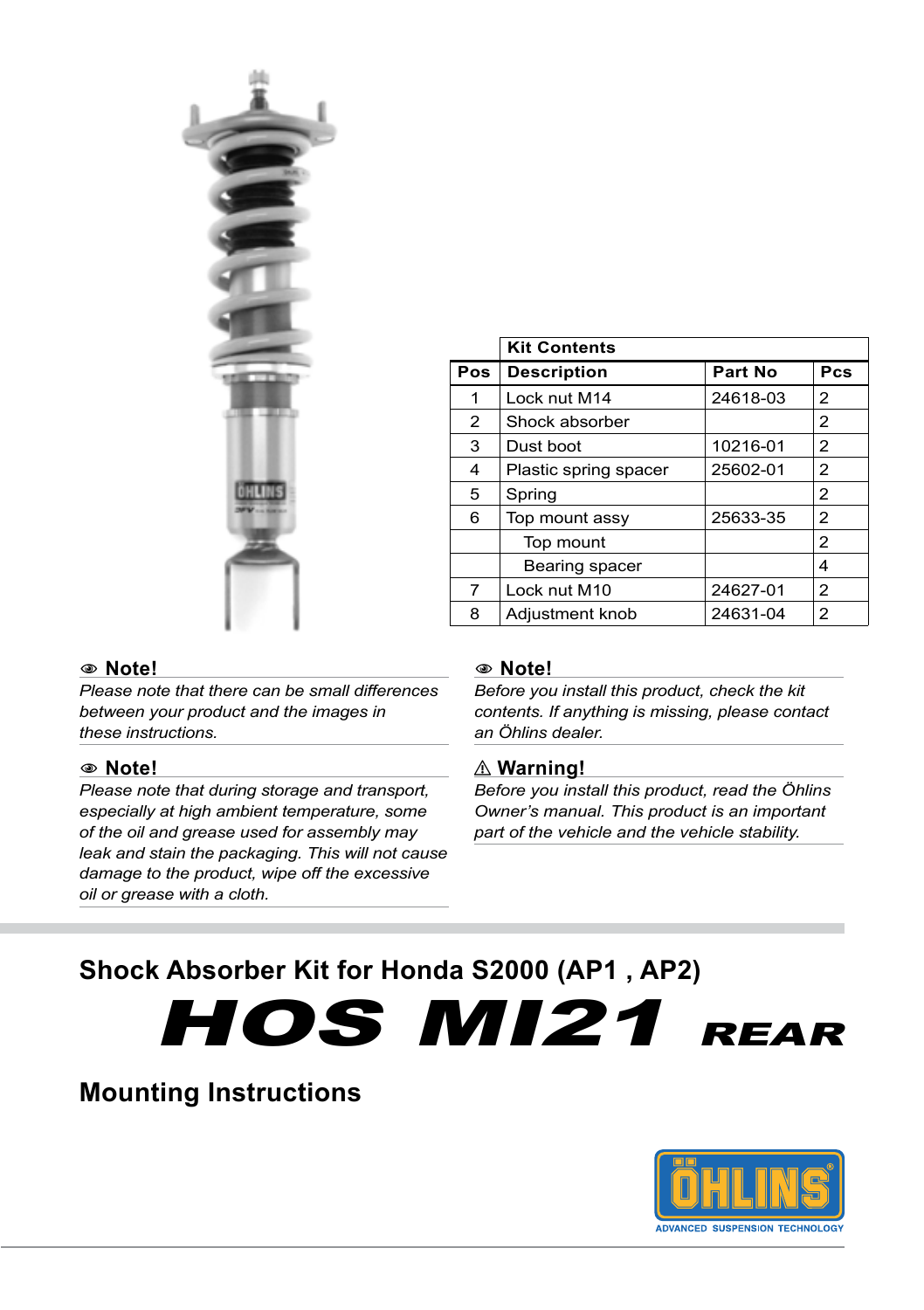# ⚠ **Warning!**

*We strongly recommend to let an Öhlins dealer install this product.*

# ⚠ **Warning!**

*If you work with a lifted vehicle, make sure that it is safely supported to prevent it from tipping over.*

# 1 **Note!**

*When you work with this product, see the vehicle service manual for vehicle specific procedures and important data.*

# 1 **Note!**

*Before you install this product clean the vehicle.*

## **1**

Raise the vehicle and put it on jack stands.

# ⚠ **Warning!**

*Ensure that it is securely supported.*

# **2**

Remove the rear wheels.

## **3**

Remove the lower and the upper attachments and remove the original shock absorbers.

## **4**

Cut the dust boot 52 mm from the lower end with a pair of scissors according to fig 2.

## **5**

Tighten the lower spring seat and the lock nut to 50 - 60 Nm.

Fit the bushing spacers, the dust boot, the spring, the top mount and the adjuster according to fig 1. Tighten the nylon nut to 20 Nm.

## 1 **Note!**

*When tightening the top mount nut, the shock absorber shaft must be held in position with a 5 mm Allen key.*

#### **6**

Install the Öhlins shock absorbers on the vehicle.

#### **7**

Fasten the upper attachments.

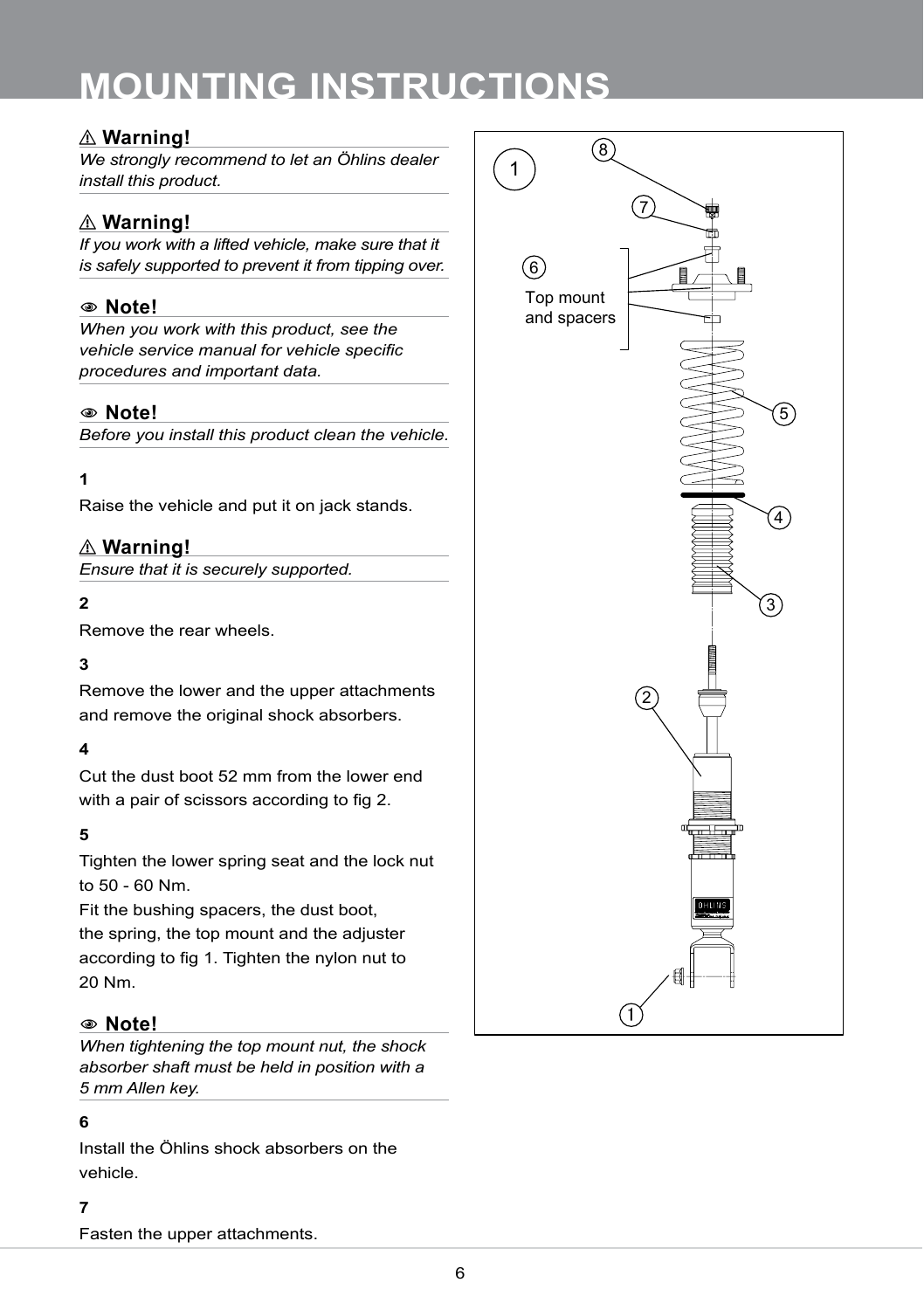# 1 **Note!**

*Make sure that all bolts are tightened to the correct torque and that nothing fouls or restricts movement of the shock absorber when it is being fully compressed or extended.*

# **8**

Make sure that all removed parts are reinstalled in the same way as they were before the installation of the Öhlins shock absorber.